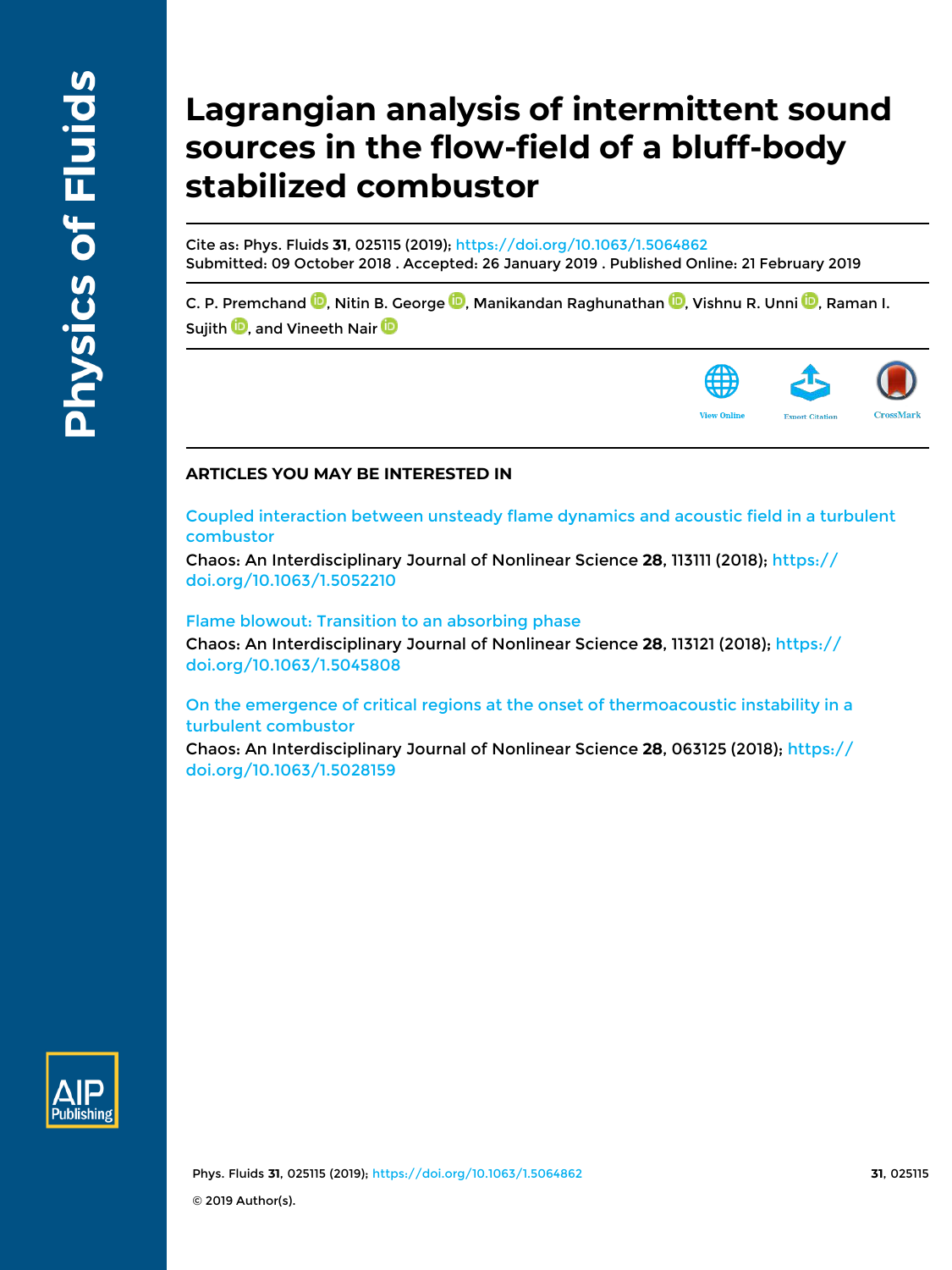# Lagrangian analysis of intermittent sound sources in the flow-field of a bluff-body stabilized combustor

Cite as: Phys. Fluids **31**, 025115 (2019); doi: 10.1063/1.5064862 Submitted: 9 October 2018 • Accepted: 26 January 2019 • Published Online: 21 February 2019

**Export Citation** View Online

C. P. Premchand,<sup>1,a)</sup> D. Nitin B. George,<sup>2</sup> D. Manikandan Raghunathan,<sup>2</sup> D. Vishnu R. Unni,<sup>2</sup> D. Raman I. Sujith,<sup>2</sup> D. and Vineeth Nair<sup>1</sup>

# AFFILIATIONS

**<sup>1</sup>** Department of Aerospace Engineering, Indian Institute of Technology—Bombay, 400076 Mumbai, India **<sup>2</sup>**Department of Aerospace Engineering, Indian Institute of Technology—Madras, 600036 Chennai, India

**a)**Author to whom correspondence should be addressed: premchand.iitb@gmail.com and prem.aero@iitb.ac.in

# ABSTRACT

Experiments were performed in a partially premixed bluff-body stabilized combustor in the regimes of combustion noise, intermittency, and thermoacoustic instability. Simultaneous measurements of unsteady pressure fluctuations and flow-field using time-resolved two-component particle image velocimetry reveal dominant dynamics at 141.9 Hz which is responsible for thermoacoustic instability. In the intermittent regime that presages thermoacoustic instability, there are two distinct frequencies: a low-frequency component at 30.7 Hz dominant in the velocity spectra (hydrodynamic mode) and a higher frequency component at 176.4 Hz dominant in the pressure spectra (acoustic mode). Examining the phase relationship between the two modes in the intermittent regime using a variant of the Dynamic Mode Decomposition (DMD) confirms that the appearance of bursts of periodic pressure oscillations coincide with the time instants when the hydrodynamic and the acoustic modes are phase synchronized. To identify the flow structure dynamics observed only during sound production, we compute ridges in the fields of backward-time finite time Lyapunov exponents. The roll up of shear layers from the dump plane and the leading edge of the bluff body and subsequent impingement on combustor walls are identified as the dominant features of the flow during thermoacoustic instability as well as during the bursting stage of intermittency. We show convincingly that these identified dynamics correspond to the acoustic mode using DMD filtered flow fields comprising only of the acoustic mode.

*Published under license by AIP Publishing.* https://doi.org/10.1063/1.5064862

# I. INTRODUCTION

Thermoacoustic instabilities remain an unsolved problem in the past few decades, remaining one of the greatest hurdles in the development of lean premixed combustors.<sup>1</sup> Unsteady combustion results in fluctuations of heat release rate which produce acoustic pressure fluctuations in the combustor. These pressure fluctuations reflect off the boundaries of the combustor and in turn act as sources of additional heat release rate fluctuations.<sup>2</sup> When the operating conditions are such that the heat release rate fluctuations are in phase with the acoustic pressure pulsations, a positive feedback loop is

established wherein the pressure fluctuations in the combustor are amplified—a phenomenon termed thermoacoustic instability or combustion instability.<sup>3</sup>

Thermoacoustic instability is undesirable in combustors as it often leads to engine failure. Even when the amplitude of acoustic oscillations is low, such instabilities affect the structural integrity of the engine through fatigue. Thermoacoustic instability also leads to increased heat transfer to the walls of the combustion chamber.<sup>2</sup> Gas turbine manufacturers thus suffer huge financial losses in repair and replacement of the components due to wear and tear resulting from such instabilities. In addition to these costs, manufacturers of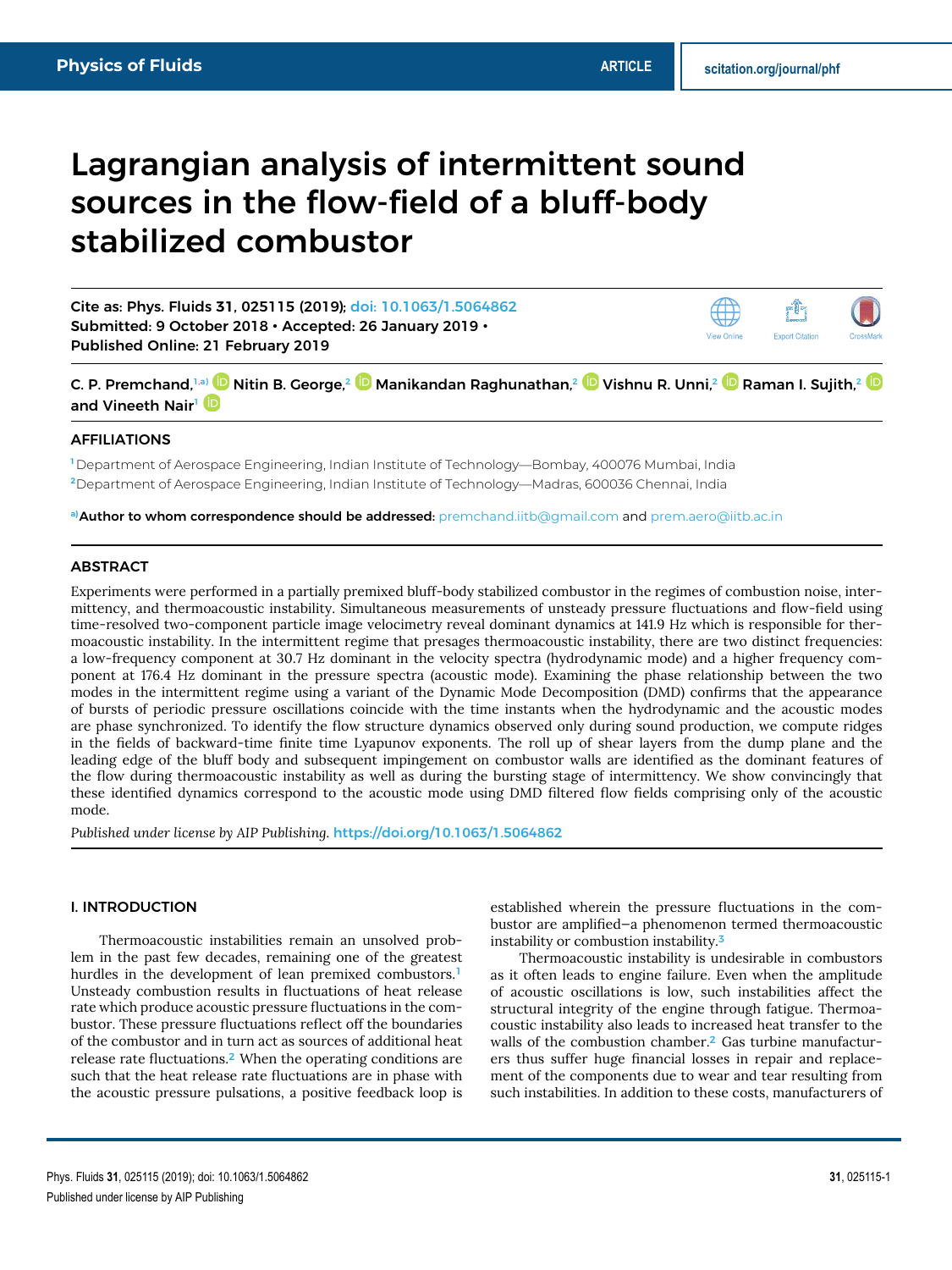land-based gas turbine power plants also have to pay for the losses incurred due to power outages arising from thermoacoustic instabilities.<sup>4</sup> Therefore, researchers are actively seeking methods to forewarn and mitigate their occurrence in fielded combustion systems well before onset.

The operational regime of a turbulent bluff-body stabilized combustor from stable to unstable operation can be split into three regimes based on the dynamics: combustion noise, intermittency, and combustion instability.<sup>5</sup> For a stable bluff-body stabilized combustor operating at equivalence ratios close to unity, the dynamics comprises mostly of low-amplitude aperiodic fluctuations.<sup>6</sup> Tony *et al.*<sup>7</sup> and Nair *et al.*<sup>8</sup> analyzed the pressure signals acquired during stable operation in a turbulent combustor and found that combustion noise is a high dimensional chaotic regime. Such chaotic regimes were also previously reported prior to periodic oscillations in a lean-premixed gas-turbine combustor.<sup>9</sup> As the equivalence ratio is decreased from unity, intermittent, periodic burst oscillations start appearing in pressure traces almost randomly in-between regimes of aperiodic, lowamplitude oscillations. When equivalence ratio is decreased even further, dynamics transform completely to a regime of periodic oscillations due to the onset of thermoacoustic instability.<sup>10</sup>

Since intermittent burst oscillations often presage thermoacoustic instability in combustors operating in turbulent regimes, several precursors to instability were prescribed by quantifying the intermittent regime. There is a gradual loss of chaos as the dynamics transition from low-amplitude combustion noise regime to high-amplitude combustion instability. This loss can be quantified using 0-1 test which serves as a precursor to thermoacoustic instability.7,8 Recurrence properties of the intermittent bursts can be quantified by tracking the distribution of aperiodic segments in the pressure signal which also provides early warning to combustion instability.<sup>6</sup> Further, the transition to combustion instability also leads to a collapse in the number of relevant time scales in the dynamics. Such a collapse of multifractal spectrum can be quantified using a parameter known as the generalized Hurst exponent which also acts as a precursor measure for the onset of thermoacoustic instability.6,11 The results from these studies are summarized in Juniper and Sujith.<sup>12</sup>

Although precursors indicate the proximity of the dynamics to combustion instability, they do not provide any scope for passive or active control as the sound sources, which are ultimately present in the flow-field, are largely unknown. It is observed that in turbulent combustors, large coherent structures<sup>13</sup> are present in the flow-field that often create periodic pulsations in heat release rate, thereby acting as potential sound sources.<sup>14-19</sup> In other words, control of thermoacoustic instability in such situations is intimately linked to the identification of sound producing coherent structures. Once such structures are identified, we can implement a control framework to suppress the large amplitude pressure pulsations or design a combustor to avoid thermoacoustic instability by targeting and disrupting the sound producing coherent structures. In the present manuscript, we propose Lagrangian

Coherent Structures (LCS) as an indicator of the organized structures present in the flow-field.

Lagrangian coherent structures (LCS) are locally the most repelling and attracting material surfaces in a flow-field and provide a new way of understanding mixing and transport phenomenon in complex fluid flows.<sup>20</sup> Introduced by Haller,<sup>21</sup> LCS has been applied to many fields such as oceanography,<sup>22</sup> biological feeding,<sup>23</sup> aerodynamics,<sup>24</sup> aeroacoustics,<sup>25</sup> and granular flow applications.<sup>26</sup> A simple, heuristic way to obtain LCS from a given flow-field is through the computation of fields of finite time Lyapunov exponents (FTLEs). FTLE is a measure of the rate of separation of two adjacent fluid particles after a specified finite time as a function of their initial positions and initial time in the flow field. Ridges or contours of maximum values in the FTLE fields as the particles advect in time are therefore indicators of Lagrangian coherent structures in the flow-field.<sup>27</sup>

LCS extracted using the FTLE framework has recently been applied to the flow field obtained experimentally from a backward facing step combustor.<sup>28</sup> Saddle-type flows were identified that separates the dynamics between the shorter and longer combustor lengths. They show that the FTLE ridges reveal relatively small-scale structures in addition to the large-scale coherent structures. In typical stable combustor flow-fields, especially in the intermittent regimes, several dominant frequencies are present, one of which eventually locks-in with the acoustic field of the combustion chamber during thermoacoustic instability, as the flow conditions are varied. A direct computation of the FTLE fields, however, provides only an overall picture of the structures at all the frequencies in the combustor whose individual contribution to the dynamics is time-dependent and hence an unknown. In other words, the FTLE framework, in isolation, cannot extract the LCS at a particular frequency from the total velocity field unless the dynamics are completely dominated by a single time scale. This highly limits the practical utility of FTLE, especially in identifying coherent structures responsible for sound production at an early stage.

In order to compensate this shortcoming, we propose the well-known flow-decomposition technique of Dynamic Mode Decomposition (DMD) to decompose the dynamics of structures at a particular frequency.<sup>29</sup> DMD is an algorithm that reduces the dimensionality of a system whilst preserving as much information in the original data set as possible; i.e., it reduces and extracts the features present in the overall flow-field into a set of basis functions or DMD modes. Once the flow decomposition is performed using DMD into various modes—each of which corresponds to one of the dominant frequencies—FTLE fields can be used to identify coherent structures at a particular frequency of interest in a regime where that frequency is dominant.

The primary objective of this manuscript is, therefore, to provide a framework to identify the mechanism or the feedback loop responsible for thermoacoustic instability by inspecting the flow-fields in the intermittent regime that presages the regime of thermoacoustic instability. In Sec. II,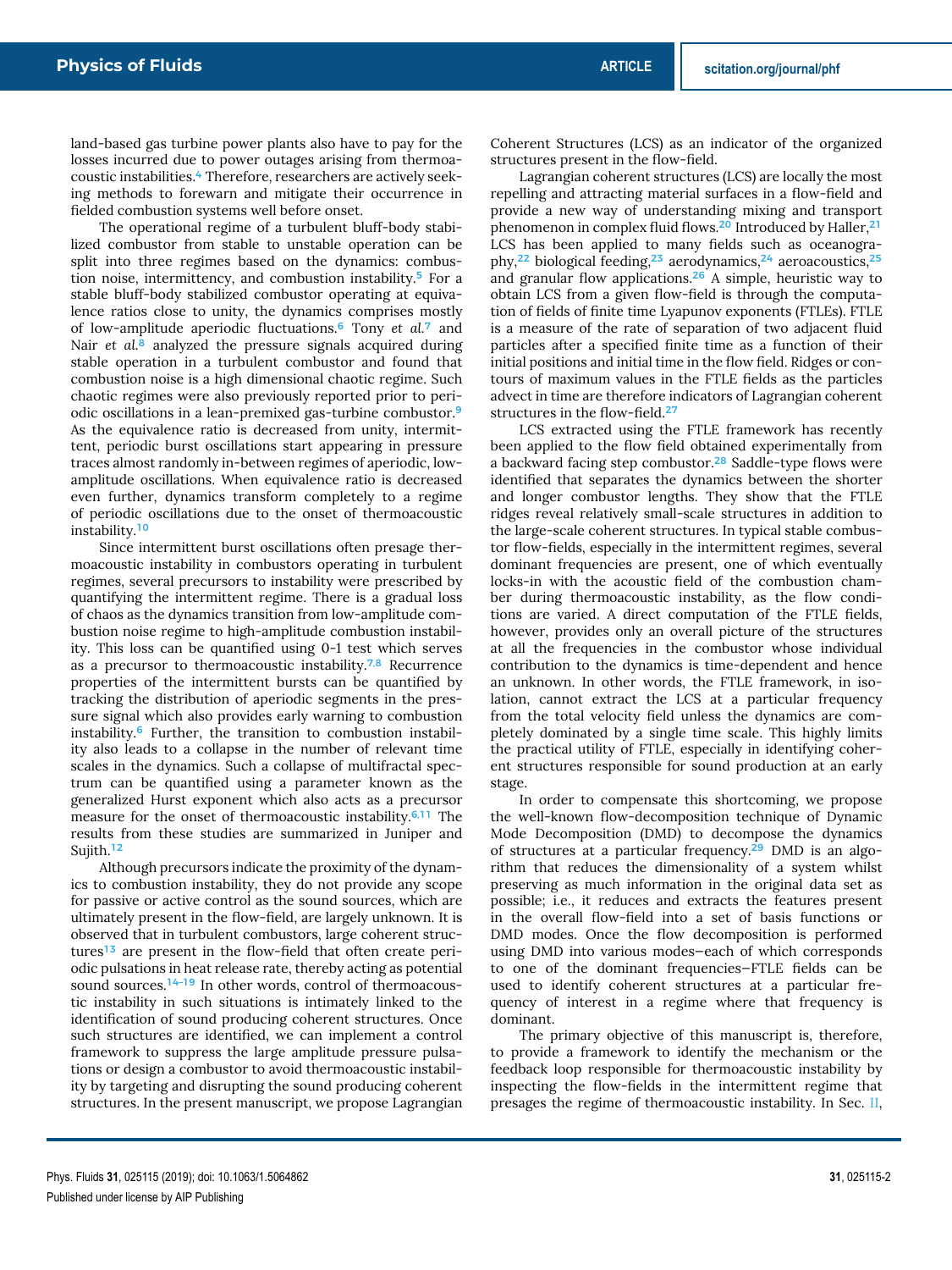we outline the experimental setup and data acquisition techniques employed in our study. The methodology used to extract the coherent structures and DMD time coefficients from the flow field is explained in Sec. III. Results and analysis are presented in Sec. IV, and conclusions are summarized in Sec. V.

# II. EXPERIMENTAL SETUP

We use a turbulent dump combustor, with the flame stabilized on a bluff body (refer to Fig. 1). The bluff-body is a circular disk of 10 mm thickness and has a diameter of 47 mm located 45 mm from the dump plane. A hollow central shaft of 16 mm diameter mounts the bluff body. The central shaft is also used to deliver the fuel through four radial injection holes of 1.7 mm located 110 mm upstream of the dump plane. Air enters the plenum chamber and mixes with the fuel in the burner before entering the combustion chamber. Liquid petroleum gas (LPG), with a composition of 60% propane and 40% butane by volume, is used as fuel. An 11 kV ignition transformer connected to a spark plug mounted on the dump plane ignites the combustible mixture. The cross-section of the combustion chamber is  $90 \times 90$  mm<sup>2</sup> and with a length of 1100 mm. Acoustic radiation losses are minimized by using a decoupler which is a large chamber of size 1000 mm  $\times$  500 mm  $\times$  500 mm at the end of the combustion chamber. The decoupler also approximately achieves the acoustic boundary condition of an open duct  $(p' = 0)$ .

Mass flow controllers (Alicat Scientific, MCR Series) which have an uncertainty of  $\pm 0.8\%$  of the reading  $+0.20\%$  of full scale are used for controlling the air and fuel flow rates. This results in an uncertainty of  $\pm 0.02$  in the equivalence ratio. A piezoelectric transducer (PCB103B02 uncertainty  $\pm$ 0.15 Pa) mounted on the combustor wall at a distance of 40 mm from

the dump plane measures the unsteady pressure fluctuations. The signals from the piezoelectric transducer are acquired at a sampling rate of 10 kHz, for 3 s using an A-D card (NI-6143, 16 bit). The transducer is not flush mounted, which creates an acoustic phase delay of 5◦ . However, this phase delay is not large enough to affect the analysis and results presented in this study.

A single cavity-double pulsed Nd:YLF laser (Photonics) of operating wavelength 527 nm is used for the velocity-field measurements. We operate the laser at a repetition rate of 2 kHz. The laser beam is steered towards the combustion chamber using right angle prisms and convex lenses. Subsequently, it is expanded into a laser sheet, which is of 2 mm thickness, using 600 mm spherical and −16 mm cylindrical lenses. Next, it is transmitted through a horizontal slit of 5 mm width, made of quartz, into the combustion chamber to illuminate the seeding particles in the center-span of the bluff body. The Mie-scattered light is captured using a high-speed CMOS camera (Photron FASTCAM SA4). The camera is outfitted with a ZEISS 100 mm lens with an aperture at f/5.6. A short bandpass optical filter, centered at 527 nm and mounted in front of the lens, captures the scattered light. The camera is operated at a framing rate of 2 kHz and a resolution of  $510\times1024$ pixels capturing a test section area of 32 mm  $\times$  64 mm. The scattered light from the seeding particles is distributed over 1.5–2.5 pixels. This results in a measurement uncertainty of less than 0.03 pixels for this range of particle image diameters.<sup>31</sup> The time delay between the two laser pulses is set between 15 and 25  $\mu$ s for various flow rates to obtain a maximum pixel displacement between 4 and 7 pixels. The average particle image density is approximately 4 particles per interrogation window in the recirculation (low velocity) regions and 9 particles per interrogation window for the bulk flow (high velocity) regions.  $TiO<sub>2</sub>$  particles (Kronos make–product



**FIG. 1**. Schematic of the turbulent bluff-body stabilized combustor used in the study. Design of this combustor was adapted from Komarek and Polifke.<sup>30</sup> A piezoelectric pressure transducer placed 40 mm from the dump plane is used to measure the unsteady pressure fluctuations in the combustor. Two-component particle image velocimetry (2C-PIV) experiments are performed using an Nd:YLF laser and a high-speed camera. Geometry of the bluff-body and the burner upstream are shown in the inset.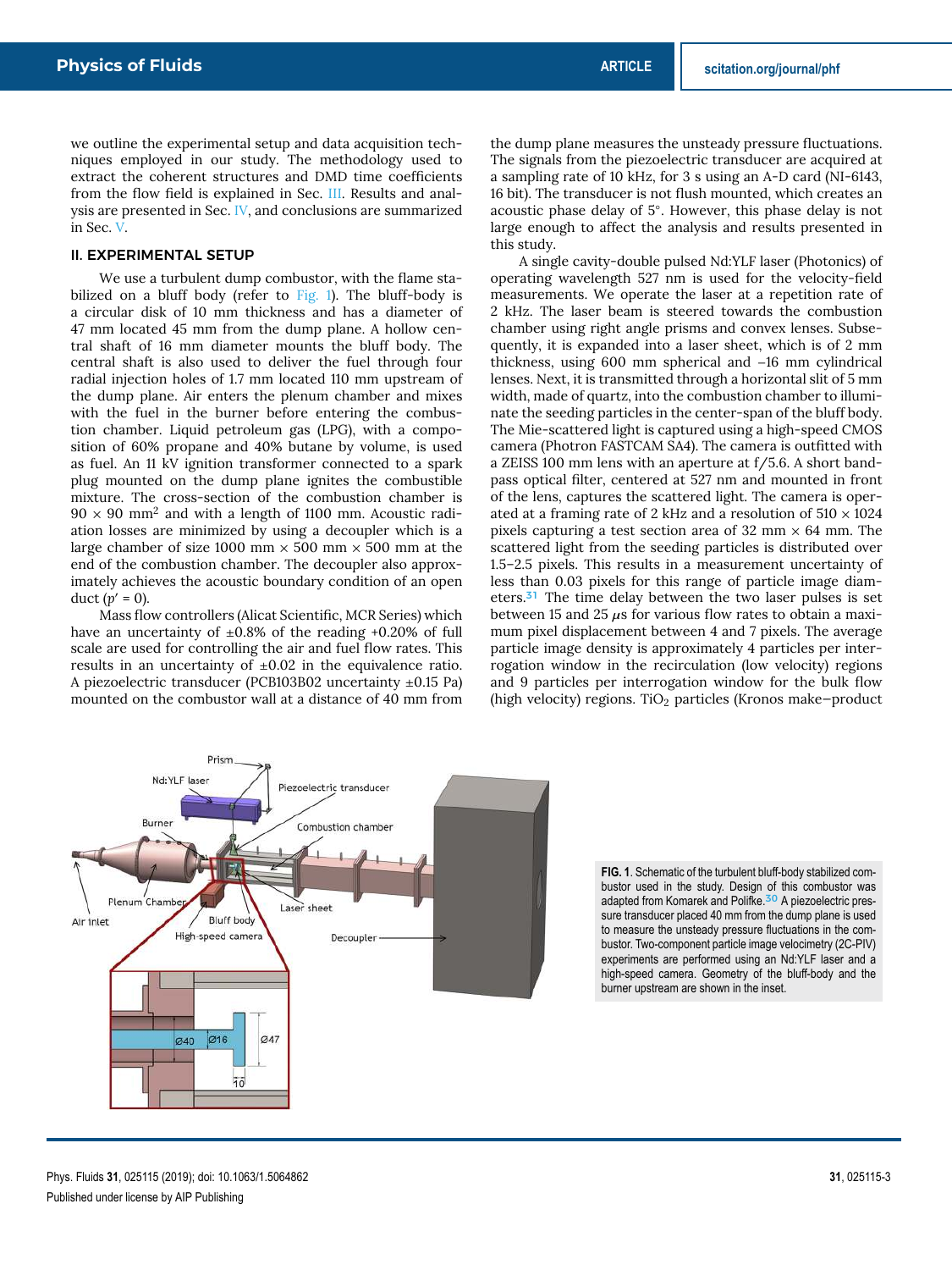$-1071$ ) of approximate size 1  $\mu$ m are used as seeding particles (80% of the particles are between the size of 0.2  $\mu$ m and 2  $\mu$ m). The median of the size of the particles is 0.61  $\mu$ m. The test section window gets clouded quickly due to the small size of the particles. This limits the seeding density and the data recorded for each run of the experiments. The Stokes number for the  $TiO<sub>2</sub>$  particles used in our study is approximately 0.0007. In our experiments, the particle phase is not in a dilute form but rather as a suspension. Hence, there could be two-way coupling effects<sup>32</sup> where the particles could affect the flow dynamics, where the volume fraction between the dispersed phase and carrier phase is between  $10^{-6}$  and  $10^{-3}$ . However, the overall dynamics is not affected and we observe the distinct states of combustion noise, intermittency, and thermoacoustic instability.

The velocity field is evaluated using a cross-correlation algorithm with a grid-refining multipass approach and least square Gaussian fit peak search scheme<sup>31</sup> available in the PIVview software (www.pivtec.com). For low flow-rates (at  $\phi$  = 0.96 and  $\phi$  = 0.83), the grid refining multipass approach is begun with 192  $\times$  192 pixels with the final grid size at 32  $\times$  32 pixels. A 50% overlap is used between the interrogation windows. For high flow rates ( $\phi$  = 0.63), the initial grid size is set at  $192 \times 192$  pixels followed by 4 passes with a final grid size of  $48 \times 48$  pixels to reduce the in-plane loss of correlation. At these high flow rates, 65% overlap is chosen between the interrogation windows. The grid size and the overlap are selected such that the resolution of the evaluated velocity field remains almost the same for all the flow rates. This results in a vector spacing of approximately 1 mm for all the flow rates. Ideally, at these high flow rates, the pixel displacement should be  $1/4<sup>th</sup>$  of the size of the interrogation windows for the PIV evaluation. Due to the medium density of the seeding particles, we cannot decrease the size of the interrogation windows as the number of seeding particles becomes less. At the same time, higher density of seeding causes faster clouding. Hence, we are restricted in choosing  $48 \times 48$  as the size of the interrogation windows for the high flow rates. This could result in more outliers.

Post-processing algorithms are used to detect and replace spurious vectors. The maximum displacement test is used with appropriate thresholds for different flow rates to detect spurious vectors.<sup>31</sup> These thresholds are selected based on the expected bulk flow velocities. Further, a vector difference filter<sup>31</sup> calculating the magnitude of the vector difference of a vector to each of its 8 neighbours also detects spurious vectors. A threshold of 2 pixels is selected for this filter. In total, less than 1% of the total velocity vectors are detected as spurious vectors and replaced with a bilinear interpolation method. The bulk of the uncertainty from the PIV evaluation is a result of the short pixel displacement. Subpixel estimation accuracies of the order of  $1/10^{th}$  to  $1/20^{th}$  of a pixel are realistic for  $32 \times 32$  pixel samples from 8-bit digital images.<sup>31</sup> This results in a velocity uncertainty between 1.25% and 2.5% for low flow rates where the size of interrogation windows is  $32 \times 32$  pixels. The uncertainty in the velocity measurements could rise to 5% due to the use of 48 × 48 pixels for high flow rates. Furthermore, particle displacement in the

recirculation and wake regions are approximately 0.2 pixels, which results in velocity uncertainties of 50% as the sub-pixel displacement is 0.1 pixels.

## III. METHODS

## A. Finite time Lyapunov exponent (FTLE)

Lagrangian coherent structures or LCS, by definition, are the strongest repelling, attracting, or shearing material surfaces in the flow over a finite time interval.<sup>21</sup> A popular technique to extract LCS from the flow-field is by tracking the ridges (or the contours of maxima) in the field of what are known as Finite Time Lyapunov Exponents (FTLEs). FTLEs are the unsteady, finite-time extensions of stable and unstable manifolds defined for an autonomous dynamical system.21,33

In the flow field of a dynamical system, fluid parcels converge along material surfaces termed unstable manifolds and diverge across material surfaces termed stable manifolds. The fluid parcel stretches across the stable manifold and eventually assumes the shape of the unstable manifold.

For an autonomous system, the Lyapunov exponents, which measure the rate of separation of neighbouring fluid parcels as they are advected by the flow-field, remain invariant with time. The ridges in the Lyapunov exponent field so computed reveal the stable manifolds. Unstable manifolds are obtained when the separation is tracked backwards in time; i.e., attracting trajectories in forward time act as repelling trajectories in backward time. Since Lyapunov exponents are not invariant for an unsteady system where the flow-fields keep changing with time (as is usually the case in combustor flow-fields), one uses finite-time Lyapunov exponents (FTLEs) to obtain manifolds of attracting and repelling trajectories. The ridges of this FTLE field are labelled Lagrangian Coherent Structures (LCS). When the particles are advected backwards in time, the ridges of FTLE field represent an approximation to coherent structures (or attracting LCS) in the flow-field.<sup>34</sup>

To compute the FTLE, one tracks the displacement of a given fluid parcel *x* at time *t* as a function of a known reference initial position  $x_0$  and initial time  $t_0$ . Such a mapping, referred to as the flow map, is performed for each point in the flow-field as:  $F_{t_0}^t(x_0) = x(t; t_0, x_0)$ . Once the position of fluid parcels at time *t* is known, the Jacobian of the local flow map  $\nabla F_{t_0}^t(x_0)$  that gives the volumetric change in deformation of fluid parcels is found. Then, one obtains the right Cauchy-Green tensor defined as

$$
C_{t_0}^t(x_0, t_0) = \left[\nabla F_{t_0}^t(x_0)\right]^\dagger \nabla F_{t_0}^t(x_0).
$$
 (1)

Here, † represents the transpose operation. The Cauchy-Green tensor  $C_{t_0}^t(x_0, t_0)$  is a matrix that represents the square of the local change in distance due to deformation. It is a square matrix of dimension equal to the number of vector directions under consideration; i.e., for a 2D flowfield,  $C_{t_0}^t(x_0, t_0)$  is a 2  $\times$  2 matrix. The largest eigenvalue of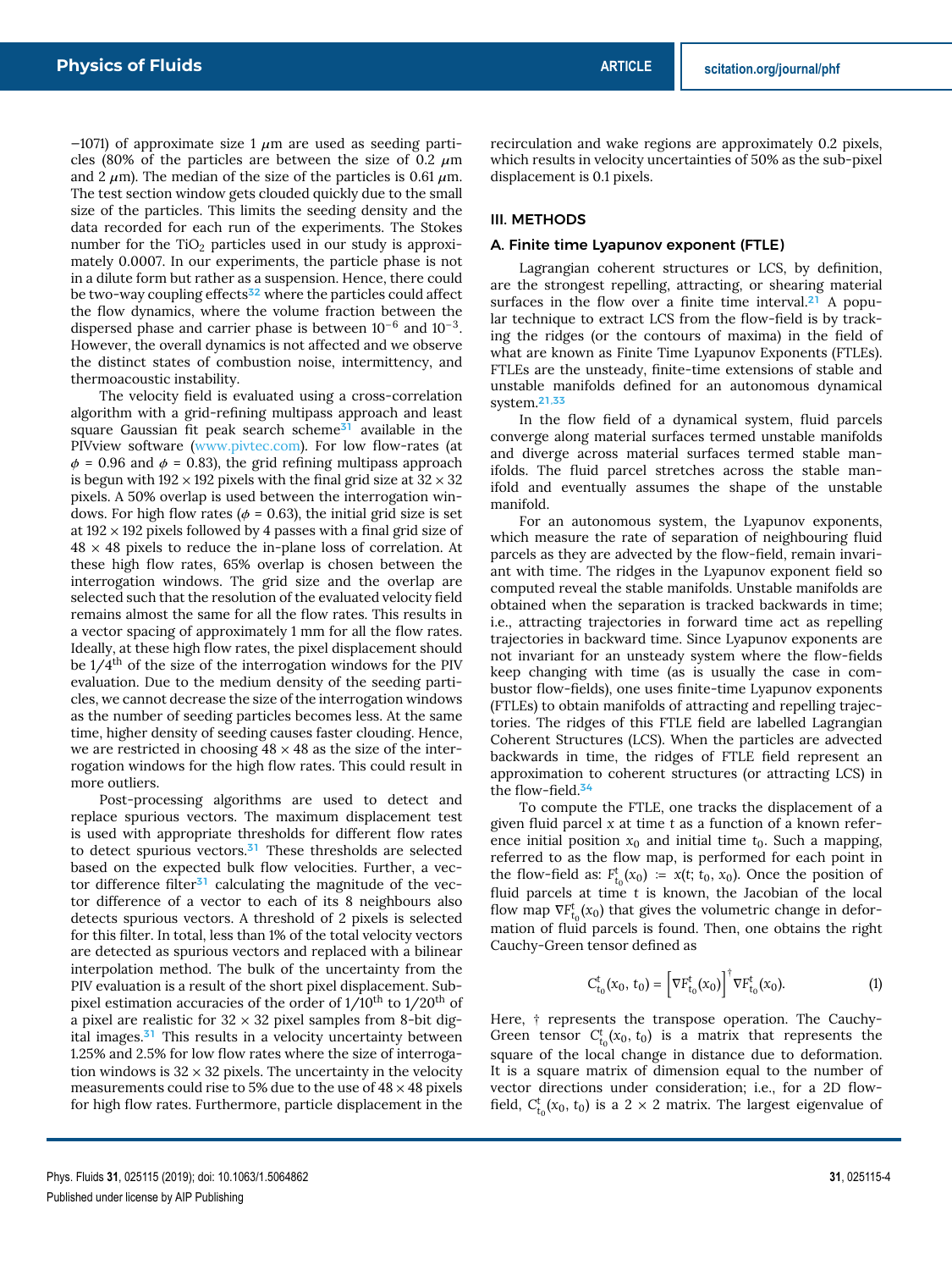Cauchy-Green tensor  $C_{t_0}^t(x_0, t_0)$  is related to the finite-time Lyapunov exponent field  $\sigma_{t_0}^T(x_0, t_0)$  as

$$
\sigma_{t_0}^{\mathrm{T}}(x_0, t_0) = \frac{1}{|T|} \ln \sqrt{\lambda_{\text{max}} \Big( C_{t_0}^{\mathrm{t}}(x_0, t_0) \Big)}. \tag{2}
$$

Here,  $\sigma_{\rm t_0}^{\rm T}(x_0,t_0)$  quantifies the rate of separation of the neighboring trajectories of fluid parcels which were initially close and  $T = t - t_0$  represents the time interval of parcel advection. The ridges in the FTLE field indicate the maximal repelling material surfaces (or forward-time LCS) in the flow field over the finite time interval *T*. The attracting LCS is usually estimated as the maximal repelling LCS by performing the particle advection backwards in time. In the present manuscript, these attracting LCS of the backward-time FTLE fields (referred as bFTLE hereafter) are computed to obtain the coherent structures that are present in the flow field at the instants of large amplitude sound generation.

As is evident from Eq. (2), the ridges of LCS are sensitive to the choice of the time interval *T*. An optimum time interval *T*<sup>0</sup> is determined ensuring that sufficient number of frames required to fully resolve the coherent structures are retained without compromising the ability to capture the flow physics. If the time interval is not adequate, the structures are not well resolved. The approximation of exponential separation of trajectories [Eq. (2)] becomes inappropriate if the time interval is too large. We find that the results are robust over a range of *T* close to  $T_0$ .

Once the optimum time interval  $T_0$  is selected, a sliding window approach is employed to obtain the variation of LCS as a function of time. For instance, given  $T_0$ , the fluid parcels are advected from the first time instant ( $t = t_1$ ) until they reach some position after the optimum time interval  $(t = t_1 + T_0)$ . Then, the LCS are determined for time  $t_0$  using the procedure outlined earlier. The whole procedure is then repeated by advecting the fluid parcels from the second time instant  $(t = t_2)$  to  $t = t_2 + T_0$  and so on.

#### B. Dynamic mode decomposition (DMD)

The velocity field acquired from experiments or numerical simulations often contain dynamics occurring over a range of frequencies with some amount of noise. Therefore, to extract the coherent structures at a particular frequency, an appropriate flow-decomposition technique such as Dynamic Mode Decomposition (DMD) can be used.29,35 Each DMD mode represents a basis function that characterizes a particular frequency in the flow-field. To obtain the DMD modes, snapshots of the velocity field  $(U_x(t), U_y(t))$  are acquired over *N* consecutive instants of data acquisition. These snapshots are then stored in two snapshot matrices  $V_1^{N-1}$  and  $V_2^N$  as follows:

$$
\mathbf{v}_{j} = \begin{bmatrix} U_{x} \\ U_{y} \end{bmatrix}_{j}, \tag{3a}
$$

$$
V_1^{N-1} = \{v_1, v_2, v_3, \dots v_{N-1}\},\tag{3b}
$$

$$
V_2^N = \{v_2, v_3, v_4, \ldots v_N\},\tag{3c}
$$

where  $v_j$  represents the  $j^{\text{th}}$  velocity snapshot. Then, we represent the snapshot matrices using the relation

$$
V_2^N = AV_1^{N-1}.
$$
 (4)

The DMD frequencies and the corresponding modes are the eigenvalues and eigenvectors of *A*. <sup>36</sup> However, solving *A* as an eigenvalue problem to obtain the DMD modes is numerically expensive. Therefore, Eq.  $(4)$  is rearranged in a different manner to extract the modes as follows:

As a first step, singular value decomposition (SVD) of the velocity snapshot matrix  $V_1^{N-1}$  is performed as  $V_1^{N-1} = U\Sigma W^{\dagger}$ ; here, *U* contains the dynamics modes. Both *U* and *W* are orthonormal matrices and  $\Sigma$  is a diagonal matrix containing the singular values of the snapshot matrix  $V_1^{N-1}$ . A companion matrix *S* having the same eigenvalues and eigenvectors as matrix *A* is formed using the similarity transformation  $S = U^{\dagger}AU$ . After substituting for *A* using Eq. (4), the expression for the companion matrix becomes  $S = U^{\dagger}V_1^N W \Sigma^{-1}$ . The eigenvalue matrix *D* and the eigenvector matrix *Y* of *S* are then calculated to obtain the DMD frequencies and the corresponding dynamic modes. The imaginary parts of the eigenvalues give the frequencies of the DMD modes and the real parts give the corresponding growth rates. Using the eigenvectors  $\mathbf{Y}_\mathrm{j},$  the normalized dynamic modes  $\psi_\mathrm{j}$  are then found as follows:

$$
Z_j = W\Sigma^{-1}Y_j,\tag{5}
$$

$$
\hat{Z}_j = \frac{Z_j}{|Z_j|}.\tag{6}
$$

$$
\psi_j = \mathbf{V}_1^{\mathbf{N}-1} \mathbf{Z}_j. \tag{7}
$$

# C. Obtaining DMD time-coefficients during intermittency

For certain operating conditions of the combustor, the velocity field consists of several frequencies which rise and fall in dominance over the course of time. In other words, the amplitude of the DMD modes corresponding to these frequencies change with time. The DMD procedure outlined previously cannot take into account such amplitude variations. Therefore, a modified approach which was proposed recently by Alenius<sup>25,37</sup> was utilized to obtain the temporal variations of the DMD modes.

Velocity at a particular time instant can be expressed in terms of the DMD modes  $\psi_i$  as

$$
\mathbf{v}(\mathbf{x},t)=\sum_{j=0}^{\infty}\psi_j(\mathbf{x})\mathbf{a}_j(t),\tag{8}
$$

where  $a_j(t) = [a_0(t), a_1(t), \dots a_p(t)]^{\dagger}$  represent the time coefficients of the DMD modes or the strength of the DMD mode at time *t*. In regimes where the flow-field is dominated by a finite number of modes (frequencies) of varying amplitudes, the entire flow-field can be expressed in terms of the DMD modes corresponding to these dominant modes. In other words, a finite number of DMD modes span the velocity field. Under such circumstances, the time coefficients for these dominant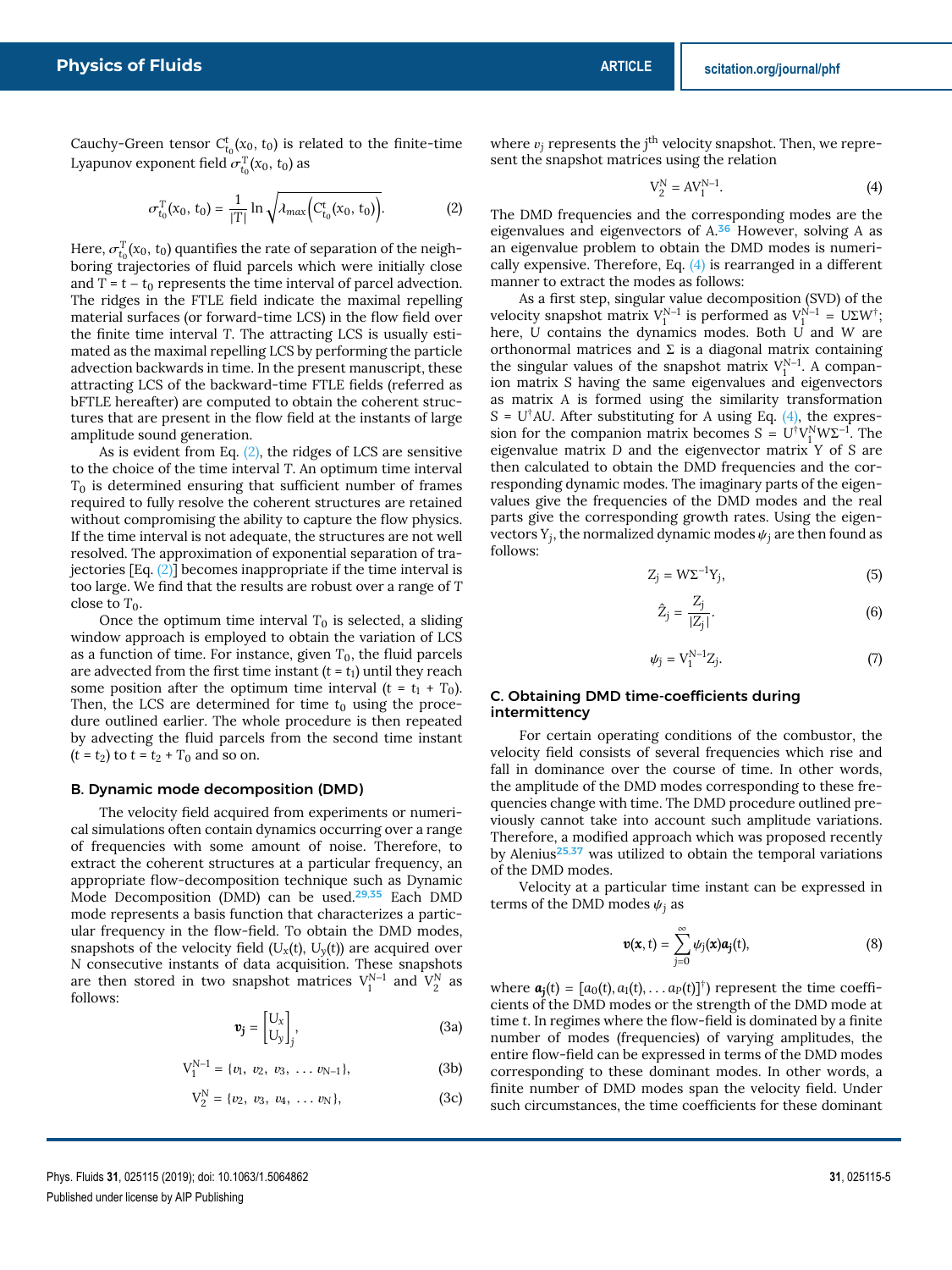DMD modes can be computed using the least squares method by solving Eq. (8) at various time instants *t<sup>i</sup>* .

While calculating the coefficients, eigenvectors are considered to be orthogonal to each other which is an approximation.<sup>38</sup> However, this orthogonality often holds true as can be verified by performing a Fourier transform on the time coefficients. In the present study, we observe that the characteristic frequency of the DMD mode is retained in the time coefficients even after assuming orthogonality. The decomposed velocity-field at a particular frequency is then obtained as

$$
v_i^j(\mathbf{x},t_i) = \psi_j(\mathbf{x})\mathbf{a}_j(t_i). \tag{9}
$$

In Sec. IV, implementation of these methods to velocity data obtained from a bluff-body stabilized combustor is discussed in detail.

# IV. RESULTS AND DISCUSSION

### A. Identification of combustion regimes

Experiments are performed on the bluff-body stabilized combustor at different air flow rates corresponding to different mean burner velocities  $V_0$  by keeping the mass flow rate of fuel at a constant value of 0.5 g/s. Simultaneous measurements of pressure and velocity are acquired at these air flow rates for a duration of 1.364 s at sampling rates of 10 kHz and 1 kHz, respectively. The dominant frequencies in pressure and velocity data obtained using FFT are plotted as a function of the mean velocity in the burner in Fig. 2. The velocity signal is obtained as the resultant of the mean velocity components computed over all the grid points. The mean of the velocity signal is then subtracted from the velocity signal before performing FFT.

At low mean flow velocities corresponding to the combustion noise regime, there are no visible peaks in amplitude spectra of pressure and velocity (see the left panel of Fig. 2). As the mean flow velocity is increased, two frequencies emerge, one which is dominant in the velocity signal at  $f_h$  = 30.7 Hz



**FIG. 2**. The dominant frequencies in the pressure signal ( $f_a$ ) and the velocity signal  $(f_h)$  as a function of the mean velocity  $\mathsf{V}_0$  through the burner. Peaks below 4 Pa in pressure and 0.001 m/s in velocity are not considered in the selection of dominant frequencies.

and the other which is dominant in the pressure signal at  $f_a$  = 176.4 Hz (see the middle panel of Fig. 2). After a critical value of the mean burner velocity, the dominant peaks in the pressure and velocity spectra become equal ( *f* = 141.9 Hz) and the dynamics enters the regime of thermoacoustic instability (see the right panel of Fig. 2).

The region where two distinct dominant frequencies are observed in the dynamics is marked in grey in Fig. 2. This region has previously been described as the intermittent regime in the literature, characterized by bursts of high-amplitude periodic oscillations in pressure that emerge almost randomly from a background of aperiodic fluctuations.<sup>5</sup> We also observe that both frequencies  $f_h$  and  $f_a$ are present in the spectra of pressure and velocity signals during intermittency; however, the dominant frequency in velocity is  $f_h$ , whereas  $f_a$  is dominant in the pressure signal.

To understand the role of the frequencies  $f_h$  and  $f_a$  in the establishment of large-amplitude oscillations in the combustor, DMD modes are obtained from the PIV data acquired in the three regimes corresponding to mean burner velocities of 8.7, 10.1, and 12.3 m/s, respectively (see Table I). The amplitude spectra of pressure and velocity in these regimes are shown in Fig. 3 (top and center panels). The variation of the norm of the dynamic modes with frequency is shown in the bottom panel. As expected, the norm of the DMD modes shows no peaks in the combustion noise regime. As the dynamics enters the intermittent regime, there are two distinct peaks at  $f_h$  = 30.7 Hz and  $f_a$  = 176.4 Hz, respectively. The modes associated with these frequencies, identified as the dominant frequencies in the velocity and pressure spectra, will hereafter be described as the hydrodynamic mode and the acoustic mode, respectively. It should be noted that the DMD spectra clearly shows the presence of two dominant modes unlike the spectra of pressure and velocity signals. Therefore, it is a convenient method to identify the start of the intermittent regime from the set of operating conditions explored. In the thermoacoustic instability regime, the norm of DMD modes shows a single peak at the instability frequency of *f* = 141.9 Hz which matches the peaks found in the pressure and velocity spectra.

We wish to comment that the amplitude spectra of heat release rate fluctuations (not shown) also have peaks at the same frequencies as observed in the amplitude spectra of velocity fluctuations. Since our primary objective is to identify feedback mechanisms in the flow-field, we restrict our analysis to velocity and pressure fields. Due to the direct coupling that exists between velocity and heat release rate

**TABLE I**. Selected parametric values corresponding to the operating conditions studied. Velocity data were sampled at 1 kHz and pressure data at 10 kHz at all operating conditions.

|                            | Φ    | $V_0$ (m/s) | f(Hz)       |
|----------------------------|------|-------------|-------------|
| Combustion noise           | 0.90 | 8.7         | .           |
| Intermittency              | 0.77 | 10.1        | 30.7, 176.4 |
| Thermoacoustic instability | 0.63 | 12.3        | 141.9       |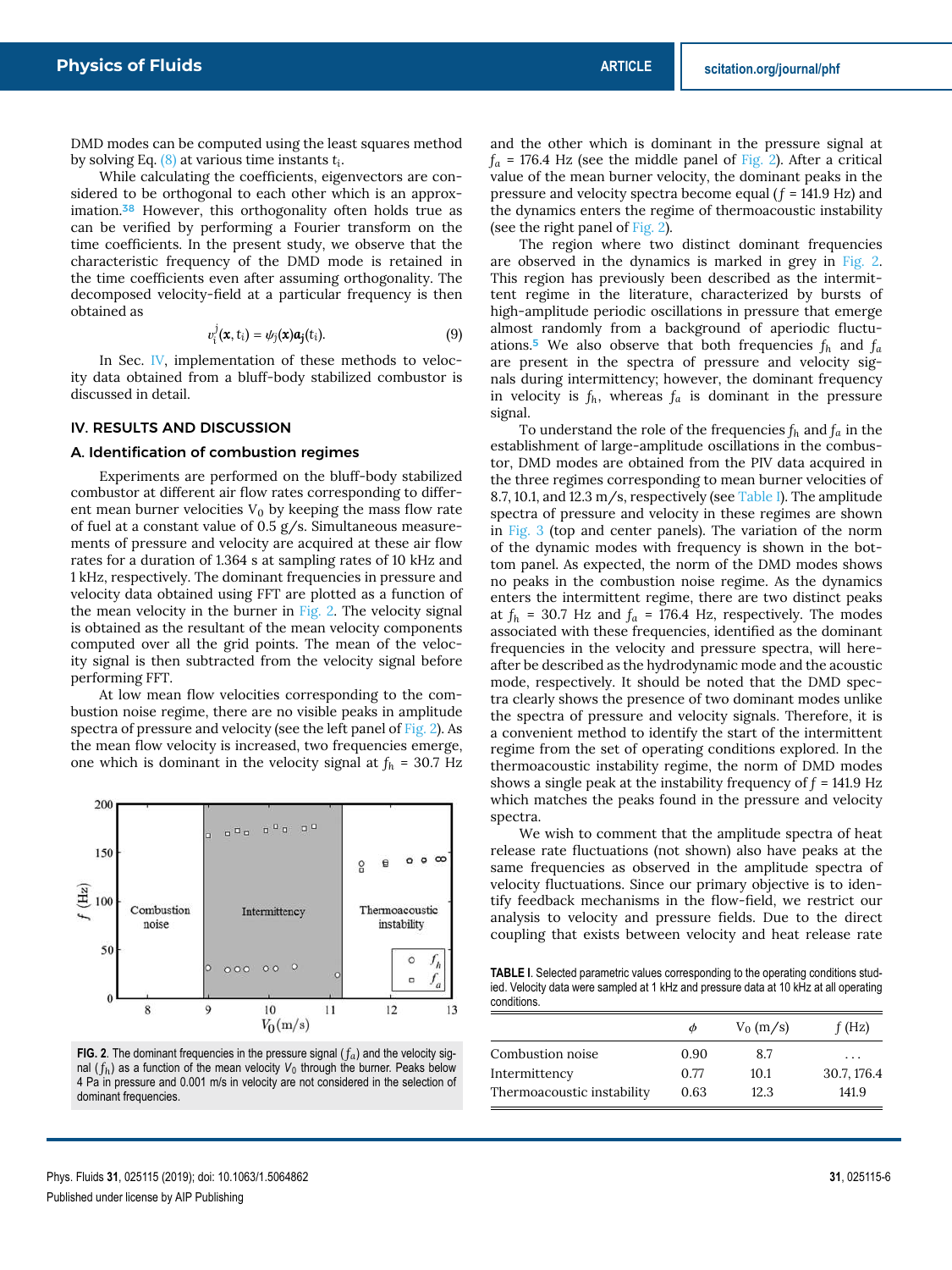

**FIG. 3**. The amplitude spectra of the pressure signal *P*( *f*) (top) and the velocity signal *V*( *f*) (middle) and the norm of the DMD modes Ψ*<sup>j</sup>* ( *f*) (bottom) in the regime of (a) combustion noise ( $\phi$  = 0.90,  $V_0$  = 8.7 m/s), (b) intermittency ( $\phi$  = 0.77,  $V_0$  = 10.1 m/s), and (c) thermoacoustic instability regime ( $\phi$  = 0.63,  $V_0$  = 12.3 m/s).

fluctuations in such combustors, the contribution of the heat release rate in the mechanisms leading to thermoacoustic instability is, therefore, implicitly accounted for in considering the interactions between the unsteady pressure and velocity fields.

The presence of two dominant frequencies during the intermittent regime is in line with the mechanism proposed in Nair, Thampi and Sujith<sup>5</sup> and Nair and Sujith<sup>39</sup> that at least two distinct time scales are required to describe intermittency. One is a fast, acoustic time scale (represented by the peak in the pressure spectra) which depends on the travel time of sound in the combustion chamber and the other is a slower, hydrodynamic time scale (represented by the peak in the velocity spectra) representing periodic flow-features such as vortex shedding that depend on the flow velocity inside the combustion chamber. When a phase lock-in occurs between dynamics happening over these two distinct time scales, large-amplitude oscillations are established in the combustion chamber. Since intermittency occurs as a precursor regime to thermoacoustic instability, if the mechanism of sound production can be identified in the intermittent regime itself, appropriate control action (active or passive) may be taken to prevent the onset of thermoacoustic instability.

The DMD time coefficients for the hydrodynamic mode  $(a_1)$  and the acoustic mode  $(a_2)$  are shown in Figs.  $4(a)$  and 4(b), respectively. Figure 4(c) shows the phase difference ∆Φ between the two modes obtained using Hilbert transform and plotted as a function of time. We see that regions of periodic bursts in the pressure signal correspond to time intervals where the total phase difference grows linearly with



**FIG. 4.** DMD time coefficients of (a) the hydrodynamic mode  $a_1$  corresponding to dynamics at  $f_h$  = 30.7 Hz and (b) the acoustic mode  $a_2$  corresponding to dynamics at  $f_a$  = 176.4 Hz in the intermittent regime ( $\phi$  = 0.77,  $V_0$  = 10.1 m/s). (c) Total phase difference between the acoustic and the hydrodynamic modes ( $\Delta\Phi=\Phi_{a_2}-\Phi_{a_1}$ ) obtained using a Hilbert transform and (d) the corresponding unsteady pressure signal are also shown. The grey boxes represent time intervals where intermittent burst oscillations are observed. They also correspond to a linear increase in ∆Φ.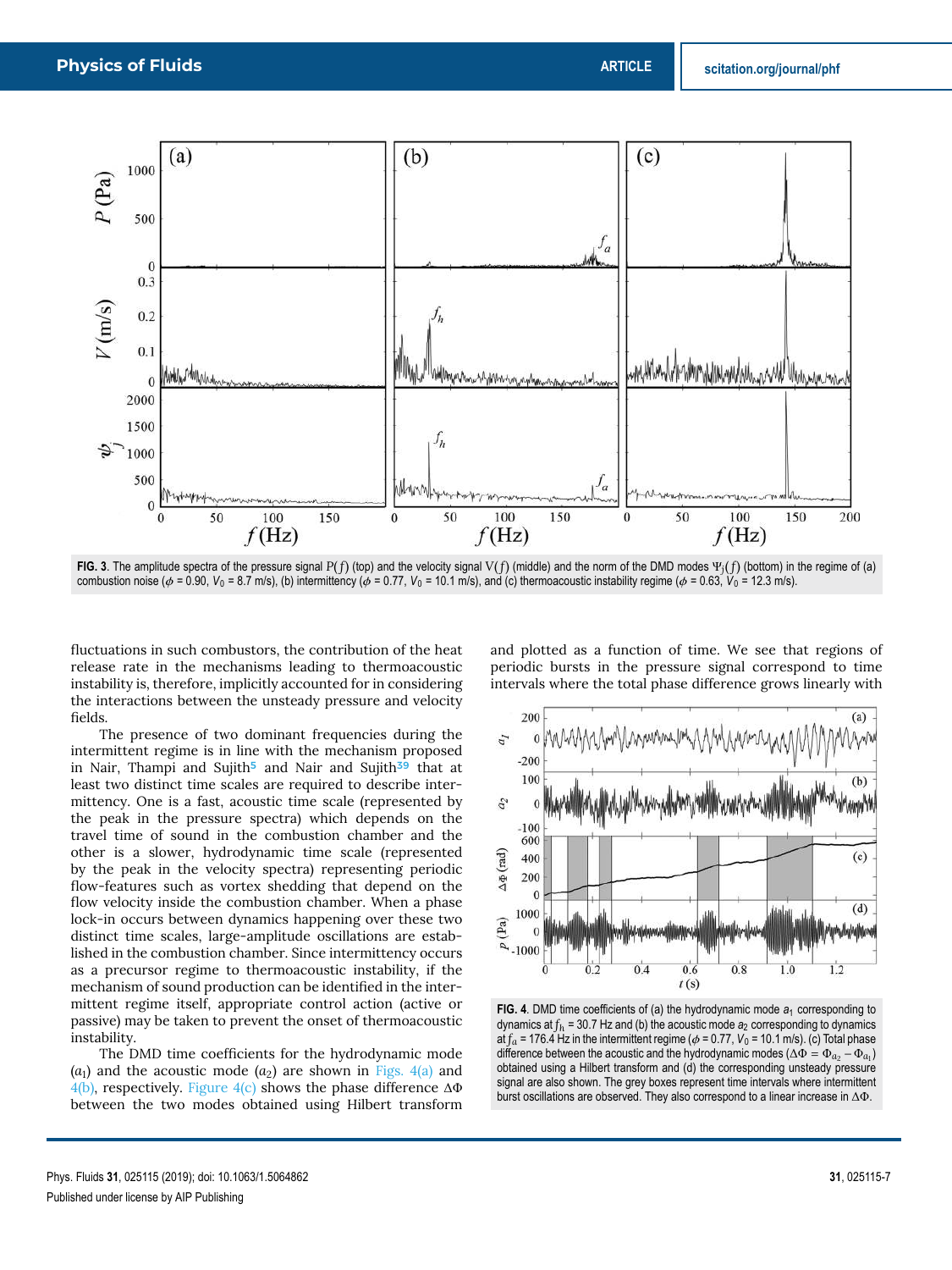time [refer to Fig. 4(d) and grey boxes in Fig. 4(c)]. In other words, in these time intervals, the difference in the frequencies ∆*f* is a constant. Further, the slope of the phase difference during these instants of periodic bursts are related to the frequencies  $f_h$  and  $f_a$  through the relation

$$
\frac{d\Delta\Phi}{dt} = \frac{1}{2\pi}(f_a - f_h). \tag{10}
$$

In this relationship, it should be noted that the phase of the Hilbert transform is  $\Phi = 2\pi f + \phi(t)$ , where f is the frequency of the signal and  $\phi(t)$  the arbitrary time-varying phase. When  $\Delta\Phi$  varies linearly as in Eq. (10), it implies that  $\Delta\phi$  is a constant. This relationship corroborates that a phase lockin between the hydrodynamic and the acoustic modes is responsible for the periodic high-amplitude bursts observed during intermittency. The pressure fluctuations grow in amplitude when the acoustic and the hydrodynamic modes have a favourable phase relationship. This phase-locking then persists for a short duration. Eventually, the two modes move out of phase and the amplitude of the pressure fluctuations decay.

We suspect that this moving in and out of phase happens as the frequencies of the hydrodynamic ( *fh*) and acoustic modes  $(f_a)$  are close to commensurate. When the phase of the two modes comes arbitrarily close, a lock-in happens which is sustained until the dynamics drifts the phase apart. An intermittent phase synchronization was also reported between the pressure and heat release rate fluctuations for the same combustor in the intermittent regime.<sup>40</sup> Since there is a direct coupling between velocity and heat release fluctuations for such combustors, this should come as no surprise.

The DMD modes corresponding to the acoustic mode at 176.4 Hz  $(f_a)$  and the hydrodynamic mode at 30.7 Hz  $(f_h)$ are shown in Figs.  $5(a)$  and  $5(b)$ . We see that the acoustic mode is dominant in the region upstream of the bluff-body whereas the hydrodynamic mode is dominant downstream of the bluff-body. In other words, dynamic processes ultimately responsible for sound production happen primarily upstream in the region between the dump plane and leading edge of the bluff-body.

### B. Computing bFTLE fields

To identify the coherent structures responsible for sound production, the FTLE methodology outlined in Sec. III is applied to the PIV data acquired in the regime of thermoacoustic instability ( $\phi$  = 0.63,  $V_0$  = 12.3 m/s) and intermittency  $(\phi = 0.77, V_0 = 10.1 \text{ m/s}).$ 

# *1. LCS of thermoacoustic instability*

In Fig. 6, the bFTLE fields computed over a cycle of thermoacoustic instability are shown along with the corresponding pressure signal. The dynamics observed during instability consists of three dominant features: (1) shear layer roll-up in the dump plane followed by its convection and impingement on the combustor walls, (2) a separated shear layer originating at the leading edge of the bluff body and convecting downstream, and (3) vortex roll-up and shedding in the bluff-body wake augmented by the separating shear layer. As the unsteady pressure increases and reaches the local maxima (compression phase), the shear layer separating from the dump plane rolls up and moves towards the bluff-body [refer to Figs.  $6(a)$ - $6(d)$ ]. The increase in pressure also commences the roll-up of a vortex from the leading edge of the bluff-body. The two shear layers squeeze the fluid in between them at the point of pressure maxima. As the pressure starts decreasing from the maxima towards the minima (expansion phase), the vortex formed upstream of the bluff-body impinges on the combustor walls [refer to Figs.  $6(e) - 6(g)$ ]. During this time instant, the vortex formed at the leading of the bluff-body grows to its maximum size and sheds downstream. Due to the impingement of flame carrying vortex from the dump plane, there is an increase in heat release rate and consequently a rise in pressure due to finescale mixing and burning which initiates the start of a new cycle.

#### *2. LCS of intermittent regime*

To identify the flow structures observed exclusively during sound production, we first consider a time interval within the periodic bursting stage of intermittency. In Fig. 7, the evolution of the bFTLE field over a cycle of burst oscillation in pressure is shown. Time coefficients for the two modes are shown in the left and the corresponding pressure signal on the right of the panels. Over this short time duration, the variations in the hydrodynamic mode coefficient  $a_1$  are negligible whereas the variation in acoustic mode coefficient  $a_2$ is periodic. Although the shear layer dynamics happen at the same frequency as that of pressure fluctuations, there need not be a good correlation between the two processes. This is because the phase difference between the acoustic part of the



**FIG. 5**. The DMD mode at (a)  $f_a$  = 176.4 Hz (acoustic mode), and (b)  $f_h$  = 30.7 Hz (hydrodynamic mode) in the intermittent regime ( $\phi$  = 0.77,  $V_0$  = 10.1 m/s). Flow is from left to right.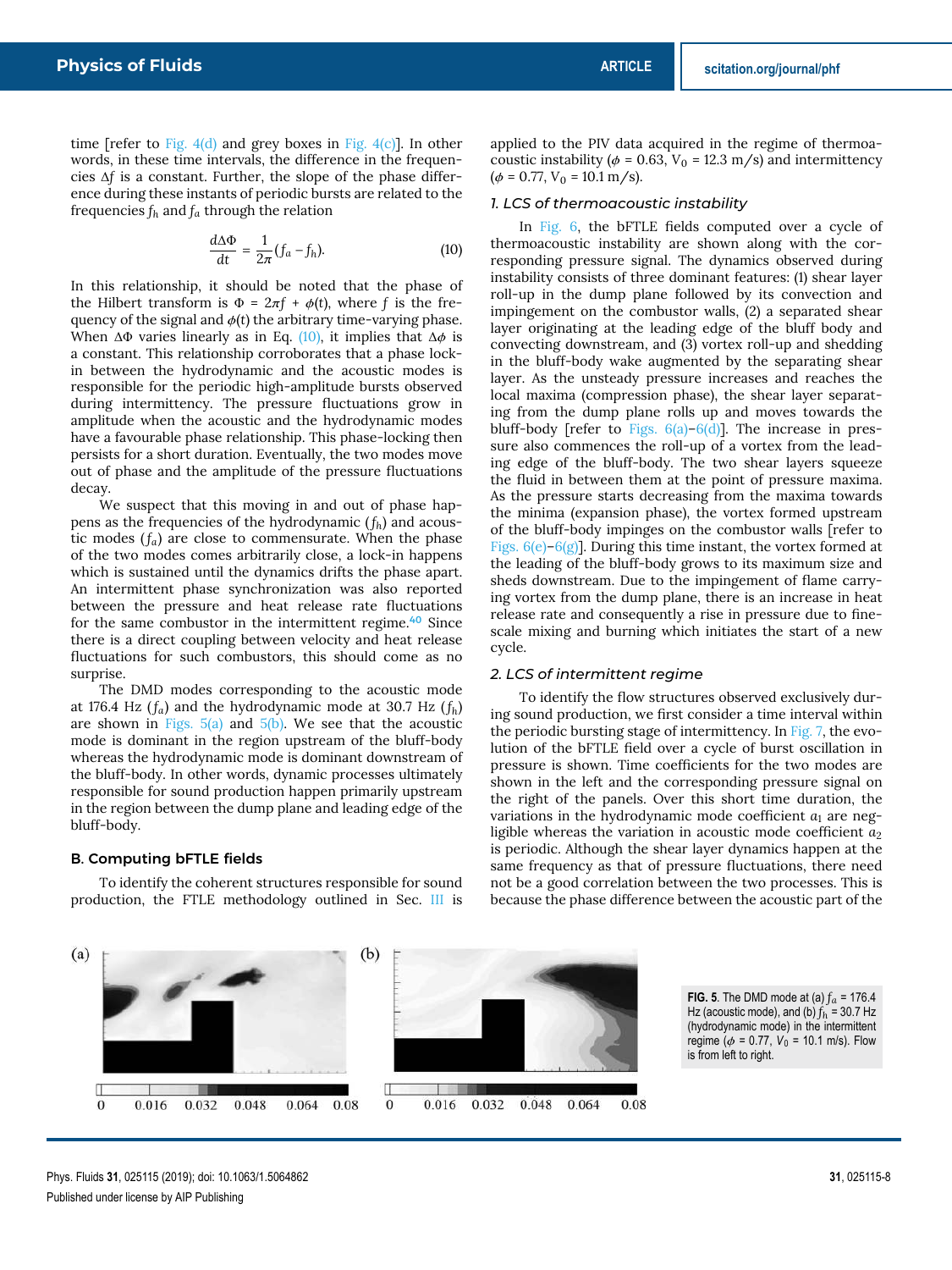

FIG. 6. bFTLE fields (panels) computed from the velocity fields along with the corresponding pressure data (bottom) over a time period of thermoacoustic instability (φ = 0.63, *V*<sup>0</sup> = 12.3 m/s, *T*<sup>0</sup> = 16 ms). The bFTLE fields show periodic shear layer roll-up and impingement upstream of the bluff-body, shear layer separation from the leading edge of the bluff-body, and vortex shedding downstream of the bluff-body. Flow is from left to right.



**FIG.** 7. bFTLE fields (contour) computed during an intermittent bursting cycle ( $\phi$  = 0.77,  $V_0$  = 10.1 m/s,  $T_0$  = 16 ms) along with the instantaneous pressure signal (right) and time coefficients  $a_1$  and  $a_2$  (left). Ridges of the bFTLE fields computed using a DMD-filtered velocity data comprising the mean flow and the acoustic field are overlaid in blue. A good match is obtained between the ridges of both the bFTLE fields showing shear layer flapping back and forth and impinging on the combustor walls. Flow is from left to right.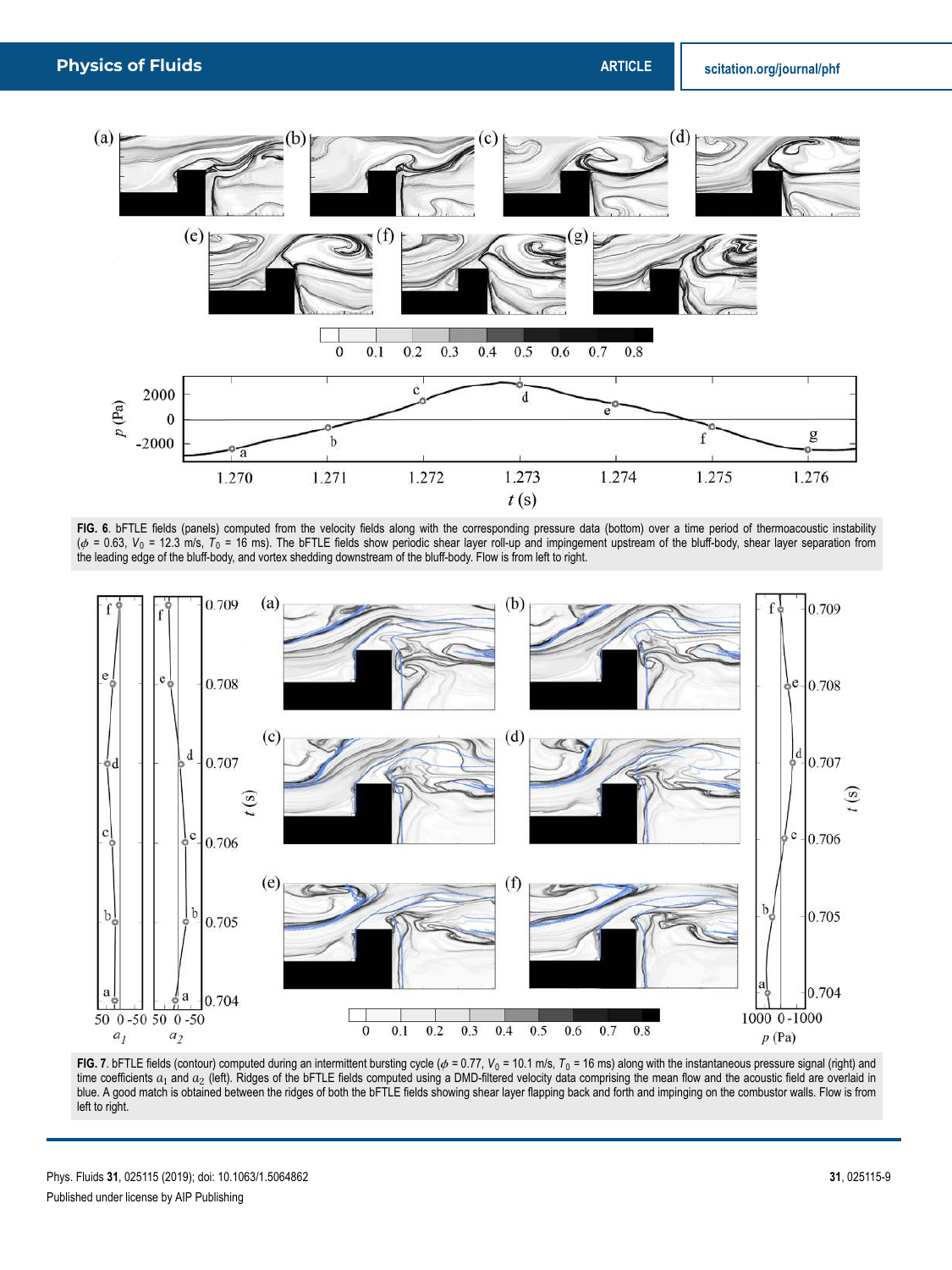flow field and the pressure fluctuations can assume arbitrary values due to the drifting of phase in the windows without bursts.

Over a burst cycle, the shear layer upstream of the bluffbody, which separates the cold reactants and the hot products moves away from the bluff-body towards the dump plane when  $a_2$  moves towards a local minimum [refer to Figs. 7(a)–  $7(c)$ ] and towards the bluff-body from the dump plane when  $a_2$ moves towards a local maximum [refer to Figs. 7(d)–7(f)]. Correspondingly, the shear layer separating from the leading edge of the bluff-body tilts slightly downstream when the pressure decreases and slightly upstream when the pressure increases due to the propagation of periodic convective waves along the shear layer. The net result is a periodic squeezing of the two shear layers together just as we observed for thermoacoustic instability.

In order to establish that the observed structures are truly acoustic in nature, we created an artificial flow-field by superposing the DMD modes corresponding to the mean component and the component corresponding to the acoustic mode. The ridges of the bFTLE fields obtained using this flow-field are marked in blue in Fig. 7. We observe that the prominent flow features identified using the overall velocity field; i.e., the roll up of the shear layer from the dump plane and leading edge of the bluff-body are still present in this artificial flow field. This indicates that the identified dynamics of flow structures observed during sound production are indeed acoustic.

We wish to state that computing bFTLE fields directly from the individual filtered velocity components (for instance, the acoustic mode) would be usually incorrect. This is because DMD is an Eulerian flow decomposition technique whereas FTLE computation is Lagrangian, two methods that do not

commute. The good similarity observed in the sets of bFTLE fields computed using unfiltered and DMD filtered data sets therefore is indicative of the negligible effect the hydrodynamic mode plays in the overall dynamics of bursting over a cycle (as it happens over a larger time scale). We further note that the vortex shedding which was downstream of the bluff-body during instability is not a prominent feature of the dynamics during bursting. We suspect this vortex shedding to be the flow structure corresponding to the hydrodynamic mode. This is supported by the DMD mode shape obtained for the hydrodynamics frequency *f<sup>h</sup>* which shows significant activity downstream of the bluff-body with negligible contributions upstream [refer to Fig. 5(b)]. The flapping of the shear layer when phased properly with the vortex shedding process downstream of the bluff-body results in the growth of oscillations during the bursting cycle.

To further substantiate our proposition, we compute the bFTLE fields over a same interval when the pressure amplitudes are low without bursts (refer to Fig. 8). We clearly see that unlike the previous case, there is no periodic shear layer flapping from the dump plane or the leading edge of the bluffbody. The changes in the ridges across the time interval are marginal and there is no periodic process which can lock in with the hydrodynamic mode. This highlights the usefulness of the DMD filtering in identifying the sound producing dynamics of the flow structures.

Based on these observations, we can conclude that the acoustic mode is responsible for the shear layer roll-up, convection and subsequent impingement upstream of the bluff body. The hydrodynamic mode plays a negligible role in this process in the time scale considered. When one of the acoustic modes is excited, a periodic fluctuation in heat release



**FIG. 8**. bFTLE fields (panels) computed in a time window where there are no bursts in the intermittency regime  $(\phi = 0.77, V_0 = 10.1 \text{ m/s}, T_0 = 16 \text{ ms})$  along with the instantaneous pressure signal (right). bFTLE fields show little variation across the time interval upstream of the bluff-body. Flow is from left to right.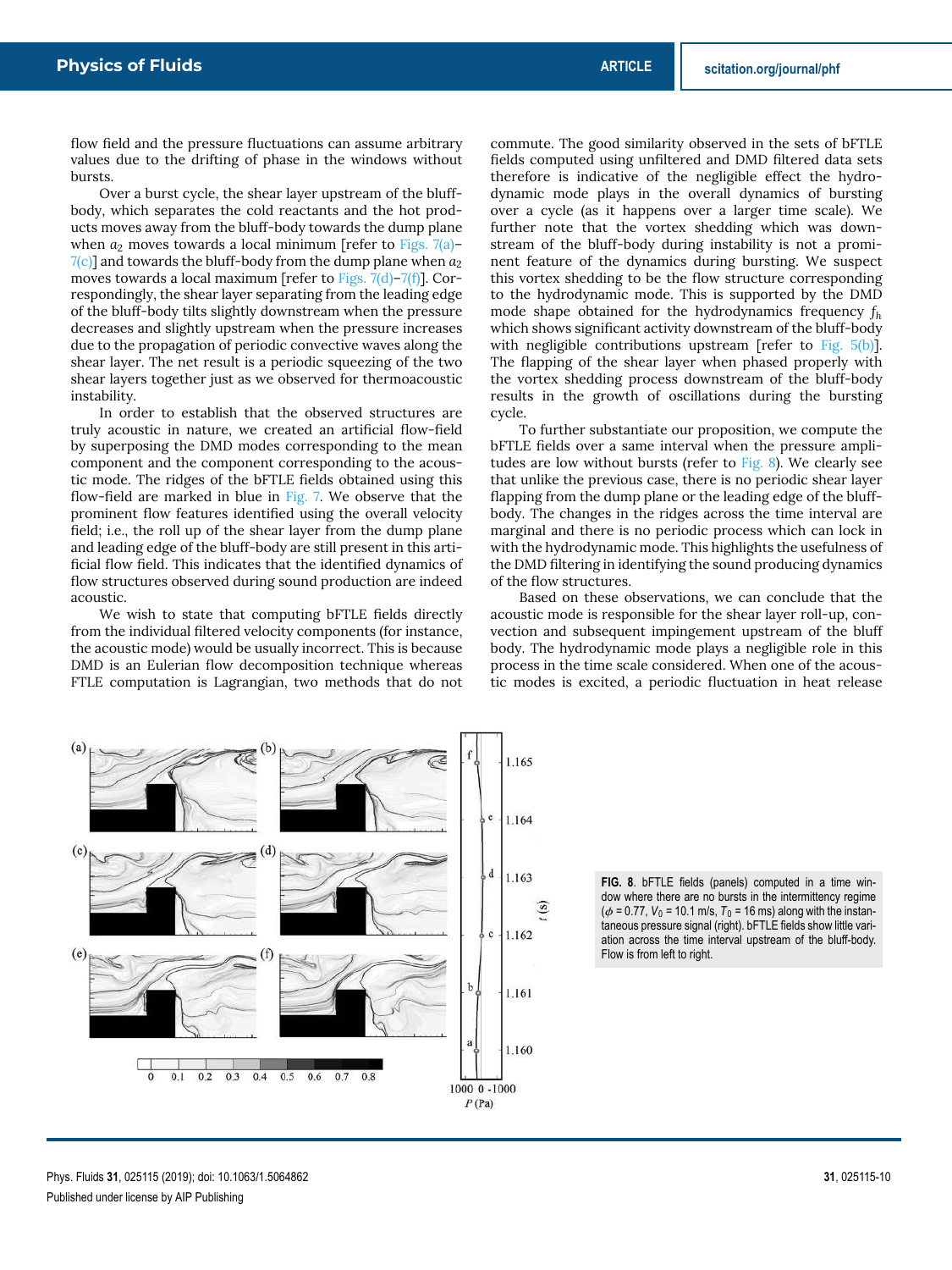is established at the same frequency through impingement of flame carrying vortices on the combustor walls. Periodic fluctuations in heat release rate, in turn, produce periodic pressure fluctuations that initiate a new cycle of shear layer flapping and impingement from the upstream dump plane. The strength and the existence of such a feedback necessitates a phase coupling between the acoustic and hydrodynamic modes. When the operating conditions are such that the interaction between the hydrodynamic mode and one of the acoustic modes are in phase, we have intermittent burst oscillations. When the operating conditions are such that the favourable phase relationship can be maintained over long time intervals, thermoacoustic instability is established.

It is worth noting that the aspect ratio of the bluff body; i.e., the ratio of the streamwise thickness to its diameter, has a strong effect on the shear layer.<sup>41,42</sup> In the present experiment, the upstream sting that holds the bluff body adds to the thickness of the boundary layer that eventually separates at the sharp corner of the bluff body. This is important because the vortex patterns observed and the regions of intense heat release which are anticipated to reside within the vortex cores and in the Taylor layers in the braids between the vortices established by the separated shear layers can depend critically on the dimension of the bluffbody employed.<sup>43</sup> Consequently, the flow conditions at which instability is observed can also depart from the conditions reported in the study for alternate configurations of the flame holder.

Studying the flow-fields obtained during thermoacoustic instability provides limited information as separation of the role of hydrodynamic and acoustic modes is difficult. By splitting the dynamics occurring in the intermittent regime into intervals with and without sound production, we could better understand the dynamic flow features observed exclusively during sound production for the combustor under study. A suitable extension of the study would be to perform control studies where such flow structures are actively targeted and disrupted in an attempt to mitigate instability.

## V. CONCLUSIONS

Coherent structures are often the cause of thermoacoustic instability in gas turbine combustors. Hence, identifying the mechanisms and the positive feedback processes connecting the flow-field, heat release rate, and the acoustics during early stages of design is critical in effecting appropriate control action to prevent the onset of thermoacoustic instability. This paper outlines a novel methodology incorporating a flow decomposition technique (DMD) and a vortex detection scheme (bFTLE) to identify the thermoacoustic instability mechanism from flow-field measurements. The DMD algorithm allows resolving the flow-field into components corresponding to the dominant frequencies at various operating conditions. Studying the bFTLE fields on such DMD-resolved velocity data in carefully chosen time intervals then allows the flow structures observed exclusively during sound production to be identified.

This framework is applied to experimental velocity fields obtained from a bluff-stabilized combustor in the dynamic regimes of combustion noise ( $\phi$  = 0.90,  $V_0$  = 8.7 m/s), intermittency ( $\phi$  = 0.77,  $V_0$  = 10.1 m/s), and thermoacoustic instability  $(\phi = 0.63, V_0 = 12.3 \text{ m/s})$ . A clear picture of the bifurcation of the dynamics into these three regimes is presented as a function of the mean velocity through the burner. It is shown that the intermittent regime emerges as the result of mutuallycoupled dynamics operating over two distinct, dominant time scales: a faster, acoustic time scale and a slower, hydrodynamic time scale. Utilizing the norm of the DMD modes, it is possible to identify the starting point of the intermittent regime.

bFTLE fields during thermoacoustic instability show that the dominant dynamics are the shear layer roll-up, convection and impingement upstream of the bluff-body, and vortex shedding downstream of the bluff-body. Two dominant frequencies were observed in the intermittent regime: 30.7 Hz corresponding to the hydrodynamic mode and 176.4 Hz corresponding to acoustic mode. These two modes lock in- and out of phase resulting in the formation and disruption of periodic bursts during intermittency. We find that the bFTLE fields during the bursting stage of intermittency retain qualitative similarity with those obtained during instability. Further, using a DMD filtered velocity comprising only of the mean and the acoustic velocities, we find that the critical dynamic features that were identified—the shear layer flapping in the dump plane and from the leading edge of the bluff-body—are retained. We also confirm that these dynamics are absent in a time interval when the pressure amplitudes are low. This convincingly demonstrates that it is possible to identify flow structures corresponding to the acoustic mode from velocity data comprising multiple modes at an early stage. Further, the study strongly indicates that a lower order representation of the dynamics is possible to describe the state of intermittency, which will be taken up in a future study.

It is already known that thermoacoustic instability is established when there is a favourable phase relationship between the hydrodynamic and acoustic modes; i.e., when the frequencies of the hydrodynamic mode and the acoustic mode become commensurate. The analysis carried forth in the study shows that these modes can be identified well in advance of an impending instability. bFTLE fields reveal the flow structures one can expect to observe during thermoacoustic instability without actually conducting costly experiments in such regimes. The presented framework can, therefore, be implemented during the early design stages of various combustion chambers to mitigate large-amplitude pressure oscillations.

# ACKNOWLEDGMENTS

C. P. Premchand and Vineeth Nair would like to thank IRCC, IIT Bombay, for funding the study (Grant No. 16IRCCSG006). N. B. George, M. Raghunathan, V. R. Unni, and R. I. Sujith are thankful to Office of Naval Research Global (ONRG) for their financial support.